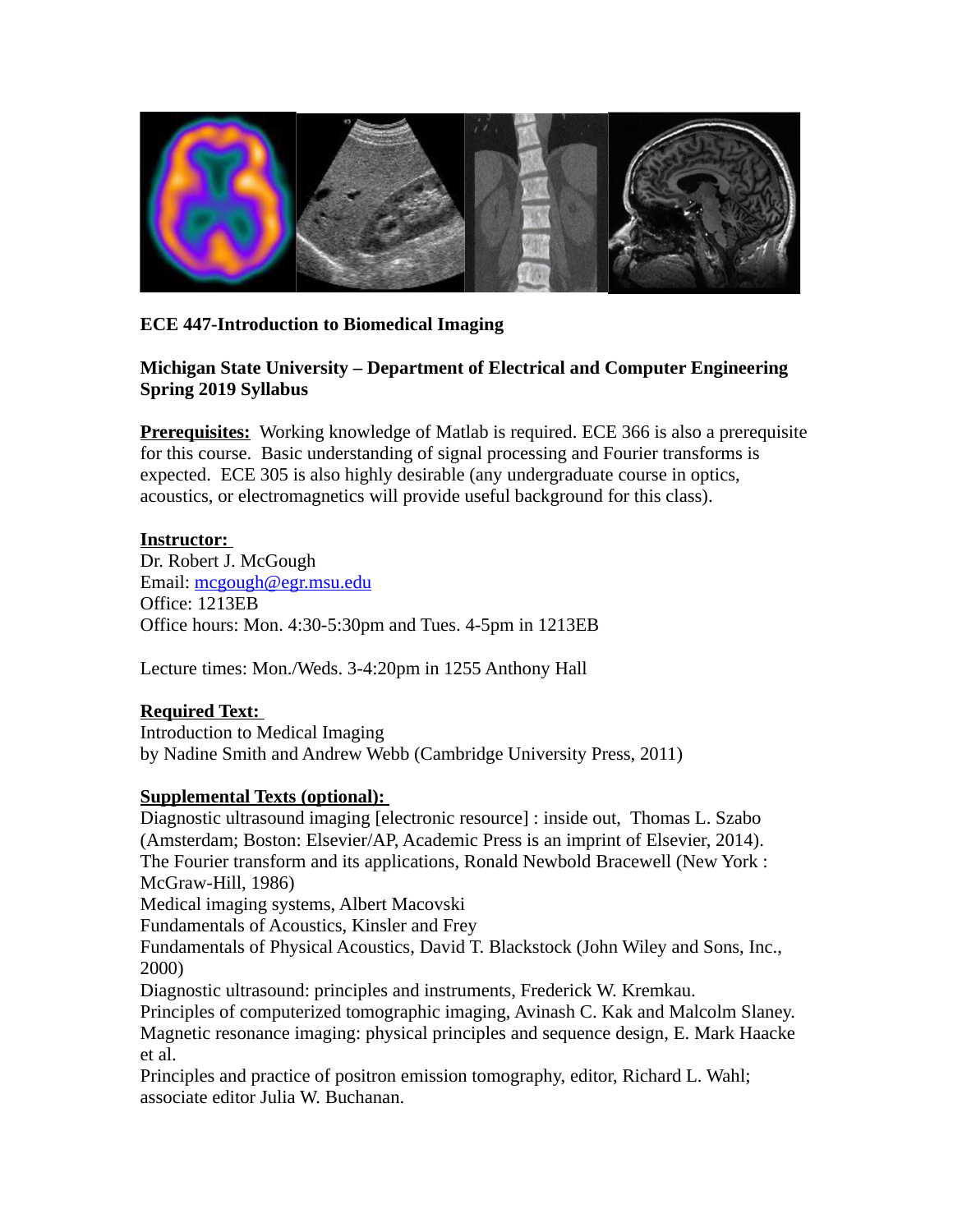Introduction to Biomedical Imaging, Andrew Webb

### **Course Objective:**

The course objective is to provide the student with a basic knowledge of medical imaging systems, namely diagnostic ultrasound, X-ray imaging, CT, MRI, and PET/SPECT. This course will cover the fundamental interactions between different forms of energy and biological tissues, the signal and image processing techniques that are applied, and current clinical applications. In addition, the basic issues of resolution, contrast, acquisition time, and safety will be evaluated for each medical imaging modality.

# **Grading:**

Mid-term exams (1): 25% (on Weds. right before spring break) Homework: 25% (due at the beginning of class every Weds.) Matlab assignments/computer projects/other projects: 10% Class participation: 5% In-class presentation: 10% Final exam: 25% At least one homework/project (sometimes two) will be assigned each week.

# **Topics Covered:**

### **Ultrasound**

- General Principles of Ultrasonic Imaging/Wave Propagation and Characteristic Acoustic Impedance
- Wave Reflection and Refraction/Energy Loss Mechanisms in Tissue/Instrumentation
- Diagnostic Scanning Modes
- Artifacts in Ultrasonic Imaging/Image Characteristics
- Blood Velocity Measurements Using Ultrasound
- Ultrasound Contrast Agents
- Safety and Bioeffects in Ultrasonic Imaging/Clinical Applications of Ultrasound

# **X-Ray Imaging and Computed Tomography**

- General Principles of Imaging with X-Rays/X-Ray Production
- Interactions of X-Rays with Tissue/Linear and Mass Attenuation Coefficients of X-Rays in Tissue/Instrumentation for Planar X-Ray Imaging/X-Ray Image **Characteristics**
- X-Ray Contrast Agents/X-Ray Imaging Methods/Clinical Applications of X-Ray Imaging
- Computed Tomography
- Image Processing for Computed Tomography
- Spiral and Helical Computed Tomography/Multislice Spiral Computed Tomography/Radiation Dose/Clinical Applications of Computed Tomography

# **Nuclear Medicine: PET & SPECT**

General Principles of Nuclear Medicine/Radioactivity